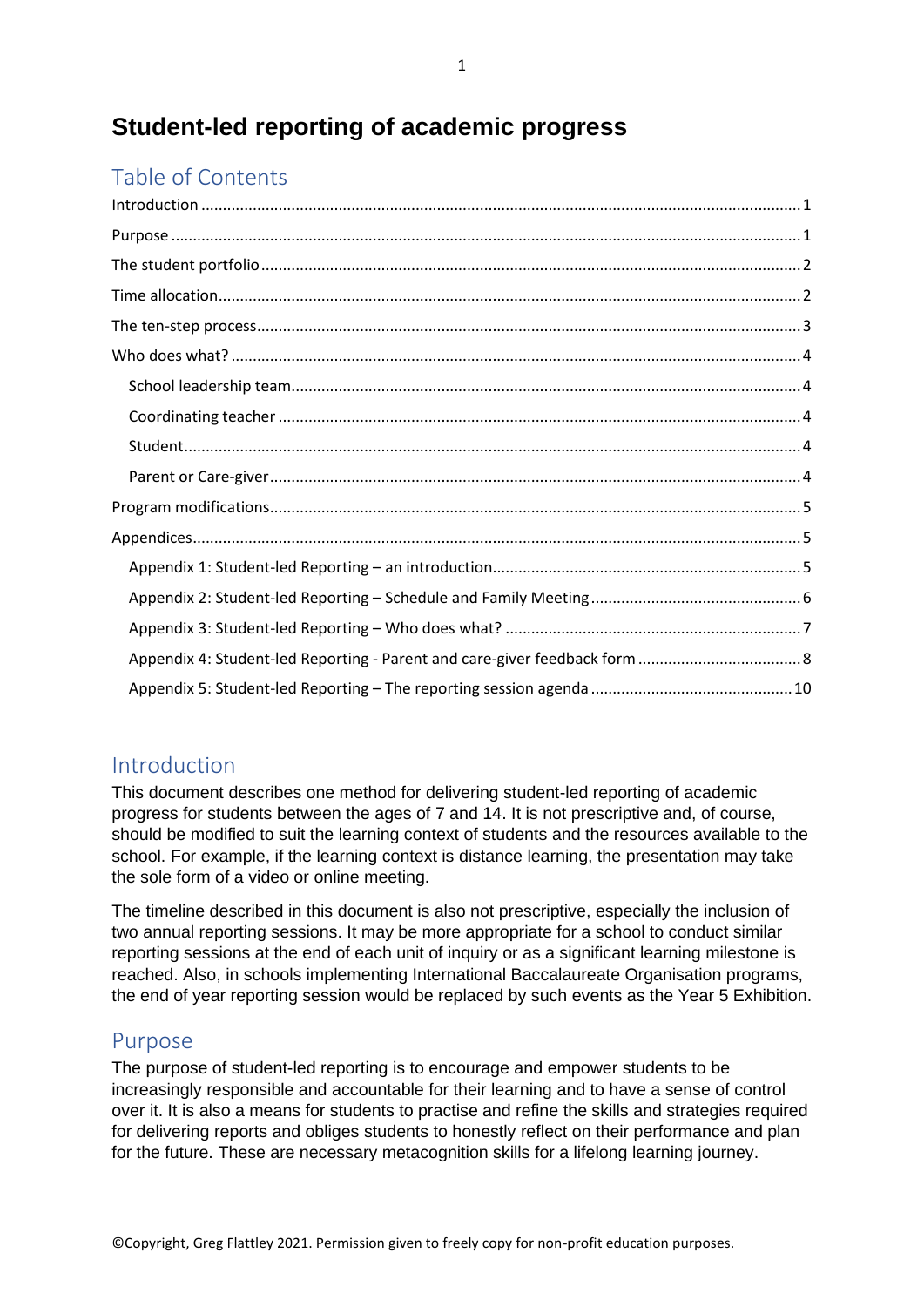It achieves this by making each student responsible for making judgements about their learning, identifying continuing learning needs and reporting academic progress to their parents or care-givers. Because it takes an evidence-based approach, each student compiles a portfolio of work that represents their performance.

# <span id="page-1-0"></span>The student portfolio

The examples of work gathered for a student portfolio need to provide evidence of progress over time and here are some suggestions for what can be included.

- dated samples of work organised sequentially
- workbooks progressively used throughout the year
- significant presentations of units of inquiry and assignments, including video recordings, photos and performances
- data analyses
- reading logs of books read
- photos of relevant classroom displays

Importantly, samples of working drafts are also important as they help show the creative process and some thinking behind the learning. These might include

- notes
- personal reflections on what has been learnt
- creative writing drafts
- practice essays
- sketches
- to-do lists
- mind maps
- concept maps
- research notes
- collaborations and team work photos
- trial solutions
- photo journals
- tentative hypotheses
- teacher feedback notes

It is advisable for teachers to regularly set aside time throughout the year for students to select work they'd like to include in their portfolios, and make sure all students have a dedicated online portal, folder, binder or art portfolio case they can store their work in.

### <span id="page-1-1"></span>Time allocation

For a primary/elementary school, divide the class into two or three manageable groups and allow half an hour presentation time for each group. To decide how many groups are needed, determine how much space allows a student to sit with three adults around a table and how many of those tables the room can accommodate. Also consider the noise factor and the space needed for involved teachers to circulate and engage (including any subject specialist or support staff members).

If parents or care-givers wish to spend time talking to teachers alone, then have a schedule at hand for them to nominate a later time.

For a secondary/high school, use the same process, keeping students in their home groups, but allow one hour per group; half an hour for the student presentations and half an hour for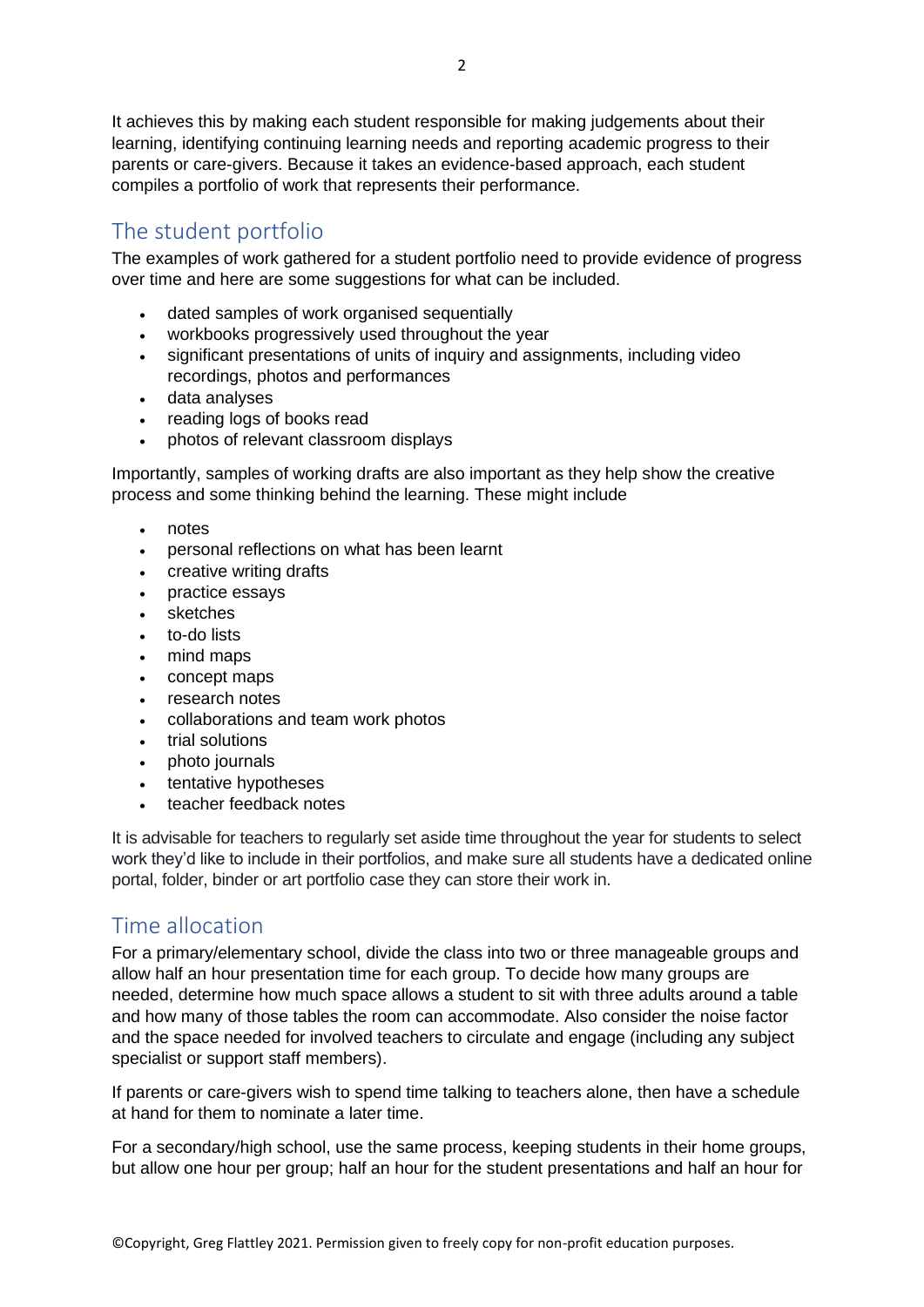families to talk to teachers. More space is needed to allow multiple subject teachers to circulate and engage in the student-led presentations. Extra time, space and tables are also need for teachers to receive those parents or care-givers who wish to pursue further conversations about their student's learning. Also, have a schedule at hand for them to nominate a later time if needed.

### <span id="page-2-0"></span>The ten-step process

### **Step 1**

At the beginning of each academic year, the school leadership team briefs all teachers and support staff on the student-led reporting process, including the timeline and key milestones to be reached. At this time, any recommendations for improvement to the approach are considered and any resulting fine-tuning done.

### **Step 2**

Also, at the beginning of each academic year and as new students enrol at the school, the coordinating teacher describes the student-led reporting program to the students and allocates the resources required to support the process. At this time, examples of a portfolio's contents are shared and lots of discussion is held to clarify the process. The teacher organises a dedicated storage space for the portfolios that is accessible to the students. This may include digital storage on a school-based server.

### **Step 3**

The school leadership team communicates the program and its process to all key stakeholders other than the students. For an example of such a newsletter article, see [Appendix 1.](#page-4-2)

#### **Step 4**

At designated times throughout the year, students select and place samples of work in their portfolios. This is done in sequential, dated order and with careful guidance from the teachers involved, with students justifying their selections and ensuring that they indicate academic progress.

### **Step 5**

At about six weeks before the reporting event, the teachers demonstrate to the students how to conduct a reporting session and the students begin practising their presentations with each other. Usually, there is a practice session once each week before the event. During these practice sessions, the teachers circulate through the class and coach students with their performance. It is also a good time to make any adjustments to the content of the portfolios.

#### **Step 6**

About one month before the reporting event, teachers meet to coordinate the venues and times for the reporting sessions to cater for families with more than one student at the school. The school leadership team then sends a reminder to parents and care-givers about the timing and format of the event. At this time, a meeting of parents and care-givers is also announced to provide a briefing about their role in the process and to field any questions or concerns they may have. For an example of this communication, see [Appendix 2.](#page-5-0)

#### **Step 7**

About one week before the event, the involved teachers send home to the parents and caregivers a reminder of the event and a written description of each person's role in the reporting session. For an example of this communication, see [Appendix 3.](#page-6-0)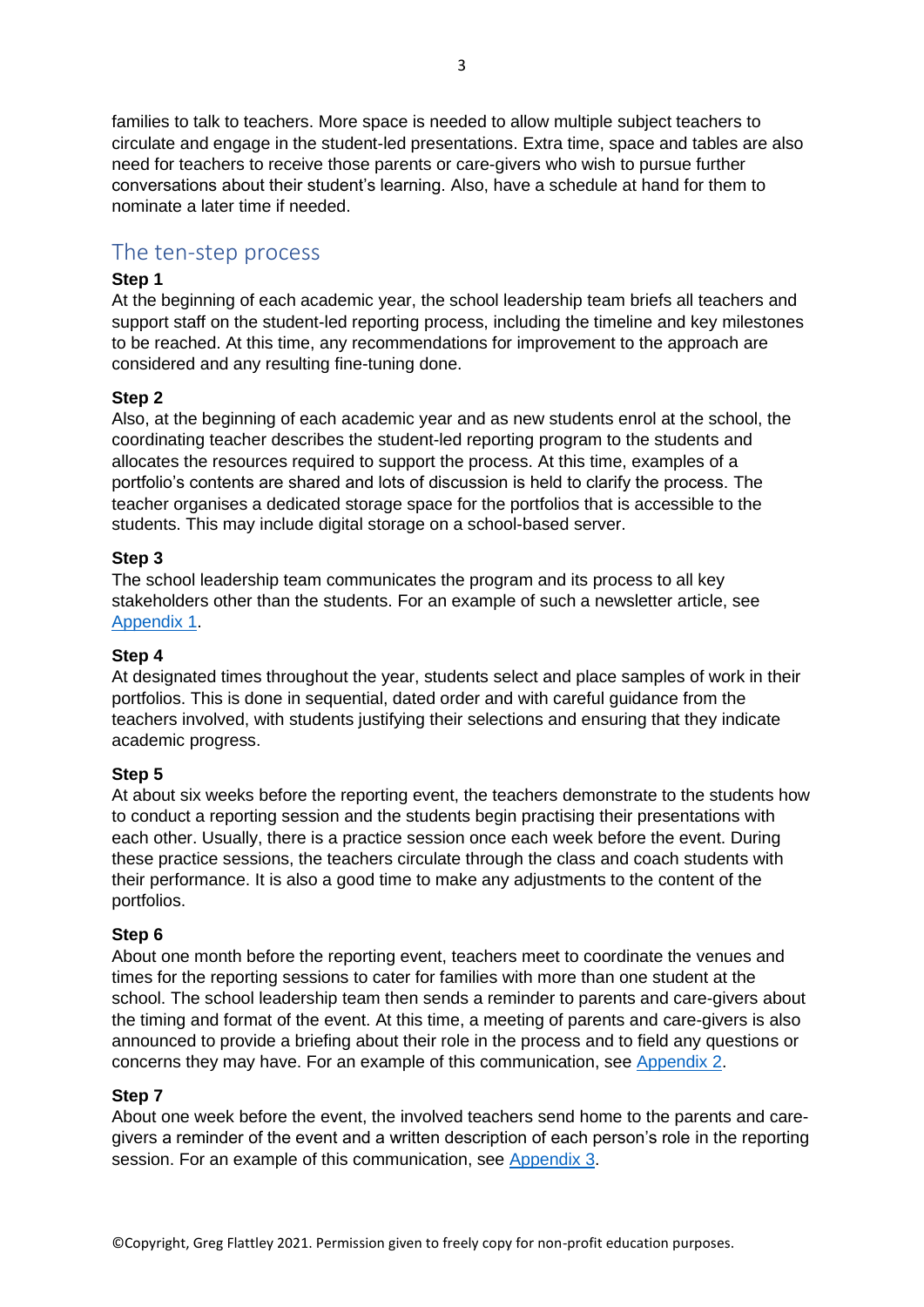### **Step 8**

The day before the event, the venues are arranged to accommodate the reporting sessions and resources are set out as needed. This includes refreshments for the parents, care-givers and any guests. The students are familiarised with the physical arrangements of the venue.

### **Step 9**

At the event, parents and care-givers are individually greeted and guided to their student's presentation table. Half an hour is allocated to each round of presentations. During this time, teachers and members of the leadership team circulate to ensure that students are coping well and to be available for any questions parents and care-givers may have. It is important for teachers to have minimal input into the reporting sessions and to be merely available if needed.

When a student has completed their presentation, their parents or care-givers complete a brief feedback form and give it to the coordinating teacher, such as the '*2 stars, 1 wish & 1 action*' example in [Appendix 4.](#page-7-0) The teacher makes a copy of the form for their files and gives the original to the student the day after the event.

Immediately after the reporting sessions, teachers and members of the leadership team invite parents and care-givers for refreshments and make themselves available for informal discussions. If the event is able to be completed in the morning, a large part of the afternoon is spent supporting students to reflect on and record impressions of their reporting session.

#### **Step 10**

The day after the reporting event, the leadership team sends a communication to parents and care-givers inviting them to request individual meetings with teachers to further discuss any concerns or joys they may have about their student's learning journey. If this invitation is accepted, each parent or care-giver negotiates a mutually convenient time for a meeting.

### <span id="page-3-0"></span>Who does what?

### <span id="page-3-1"></span>School leadership team

The leadership team determines the process, sets the reporting date(s) and resources the event. The team also brokers any training that teachers may need to understand and facilitate the process. The members of the leadership team also attend the event and make themselves available for questions, feedback and clarification. It can be a good public relations exercise to have refreshments available for visitors.

### <span id="page-3-2"></span>Coordinating teacher

The coordinating teacher acts as an instructor, coach and advisor to the students and also as an advisor to parents and care-givers.

#### <span id="page-3-3"></span>Student

The student is the presenter and chairperson of the reporting meeting. It is their meeting and their opportunity to showcase their achievements. Because of this, the students need an agenda to share with their parents and care-givers. For an example of such an agenda, see [Appendix 5.](#page-9-0)

#### <span id="page-3-4"></span>Parent or Care-giver

The role of a parent or care-giver is to listen carefully to their student's presentation, ask questions that help their student progress with the presentation, seek clarification and depth of understanding, occasionally reflect as an active listener, and generally be a positive and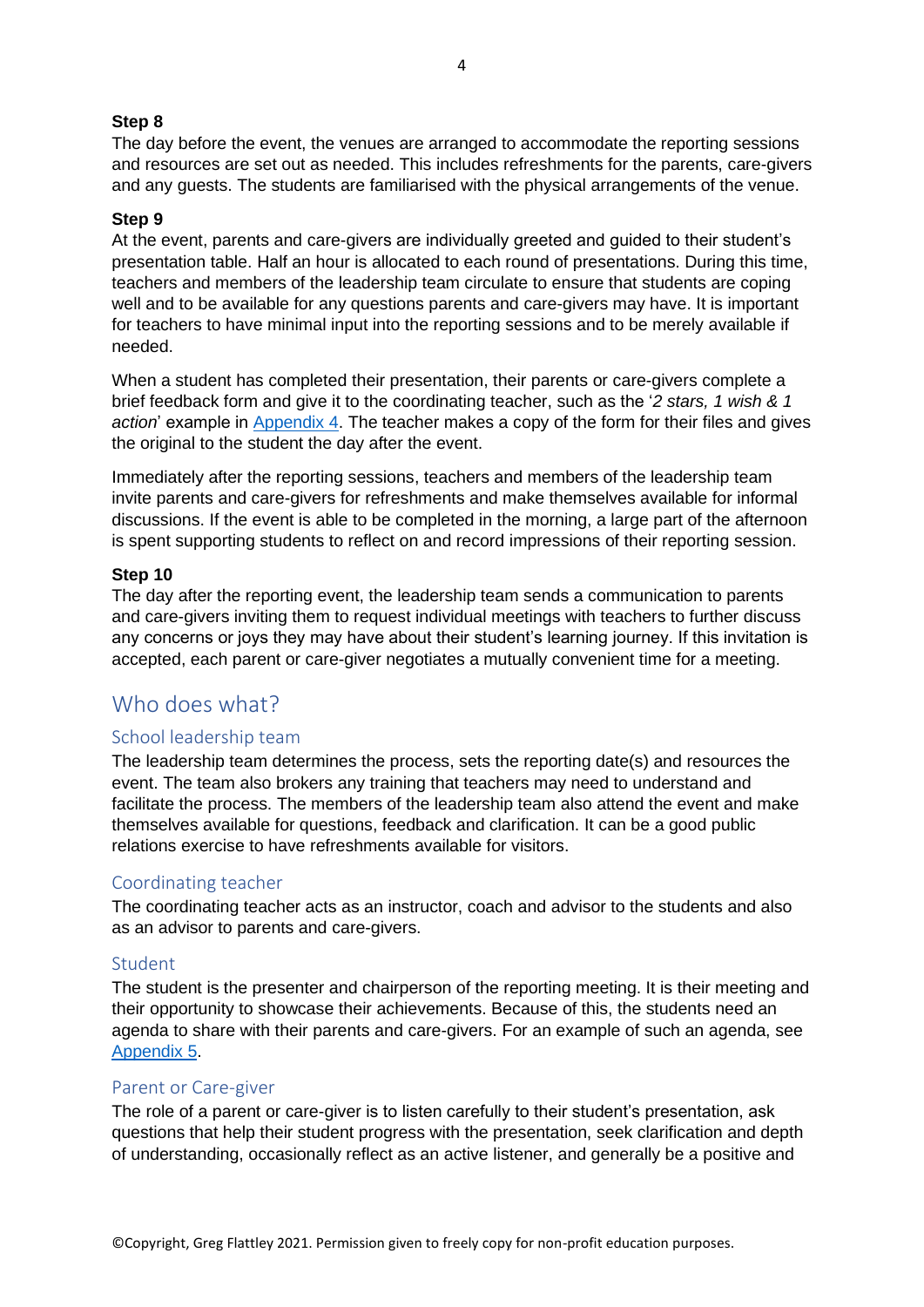encouraging presence. It is important for parents and care-givers to congratulate their student at the end of the presentation and to affirm their progress at school.

It is best to discuss any resulting concerns with the coordinating teacher rather than with the student so that a coordinated response can be planned together.

### <span id="page-4-0"></span>Program modifications

The student-led reporting process described in this document mainly applies to students in the 7 to 14 year old age group. However, as with most programs, it can be adapted to suit any school level. To explore an article of how to modify the program for different stages of schooling, visit the Prodigy website via this link; [https://www.prodigygame.com/main](https://www.prodigygame.com/main-en/blog/student-led-conferences/)[en/blog/student-led-conferences/](https://www.prodigygame.com/main-en/blog/student-led-conferences/)

### <span id="page-4-1"></span>Appendices

### <span id="page-4-2"></span>Appendix 1: Student-led Reporting – an introduction Dear Families

Our school consults with you about student academic progress in several ways. Early each year, we meet individual parents and care-givers to gather family insights about the learning strengths and challenges of each student.

We also invite parents and care-givers to make an appointment to discuss any learning issues that need extra support or attention. For students requiring ongoing, more intensive support, we conduct regular meetings between the involved adults to check in on progress, share observations and fine-tune the supports that may be needed.

During the mid-year period and towards the end of our academic year, our students lead reporting conferences with their parents or care-givers. At these conferences, they present evidence of their academic progress, including insights into their learning journeys, successes, challenges and future intentions.

It is a time for them to celebrate their achievements with you and a time for you to provide some feedback and share your pride in their progress. It is also a time to explore the challenges they encountered and how your family can support them to successfully meet future challenges.

Student-led reporting has many benefits. It not only obliges students to accept a degree of responsibility and accountability for their learning but also to understand what their learning strengths and challenges are. They are then better able to optimise their use of strengths and address their challenges and needs. In this way, students bolster their knowledge of how to learn; honing strategies that will stand them in good stead throughout their lives.

As the student-led reporting sessions draw closer, we will contact you with more information about how the process works and your role in the process. We will also conduct a meeting of parents and care-givers to demonstrate a reporting session and field any queries or concerns you may have.

Towards the end of each academic year, our teachers also send a written report of academic progress home to families and parents and care-givers are welcome to make individual appointments to discuss those reports, if they feel the need.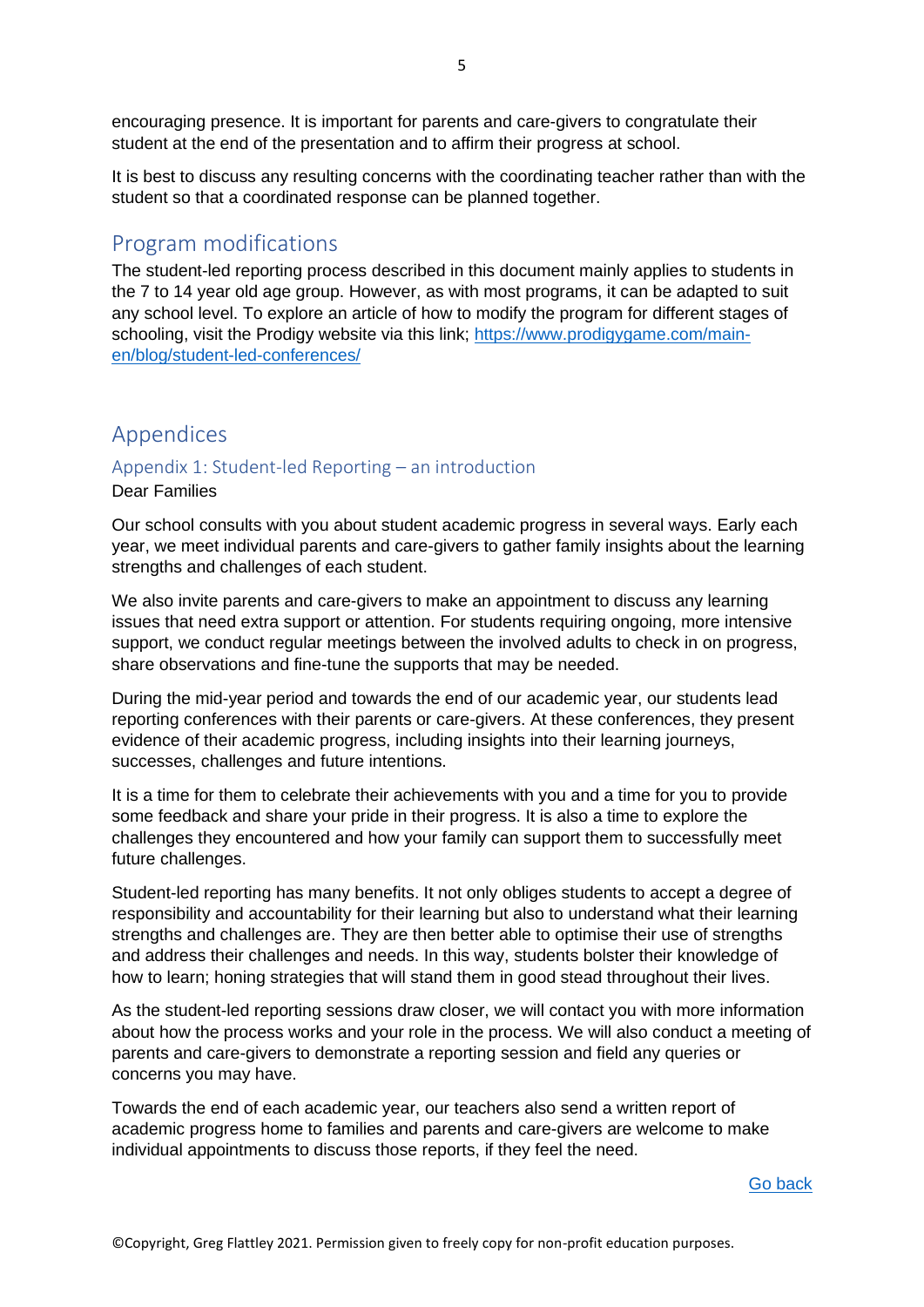### <span id="page-5-0"></span>Appendix 2: Student-led Reporting – Schedule and Family Meeting Dear Families,

Early this year, we included a newsletter article about student-led reporting of academic progress. In the article, we provided an overview of how and why we conduct such reporting sessions and, if you would like a copy of that article, please feel welcome to collect one from our reception counter or request that a copy be sent home with your student.

These reporting sessions will be conducted on [insert date] and the schedule is as follows.

| [Example only]    |                                    |                    |  |  |
|-------------------|------------------------------------|--------------------|--|--|
| <b>Year Level</b> | Time                               | <b>Venue</b>       |  |  |
|                   | $9:00am - 10:00am$                 | Student's homeroom |  |  |
| 2                 | $9:30$ am $-10:30$ am              | Student's homeroom |  |  |
| 3                 | $10:00am - 11:00am$                | Student's homeroom |  |  |
| 4                 | $10:30$ am $-11:30$ am             | Student's homeroom |  |  |
| 5                 | $11:00am - 12:00am$                | Student's homeroom |  |  |
| 6                 | $11:30am - 12:30pm$                | Student's homeroom |  |  |
|                   | $12:00 \text{pm} - 1:00 \text{pm}$ | Student's homeroom |  |  |
| 8                 | $12:30$ pm $-1:30$ pm              | Student's homeroom |  |  |

After your student has finished their presentation, you are invited to share light refreshments and chat informally about your report experience.

To accommodate our reporting schedule, regular classes will be suspended for the day. However, there will be a modified program available for students whose families are unable to arrange for the supervision and care of their students.

To provide you with more information and to field any queries or concerns you may have, we are conducting a general meeting of parents and care-givers on the evening of *[insert date]* at linsert time] in the assembly hall. Light refreshments will be provided.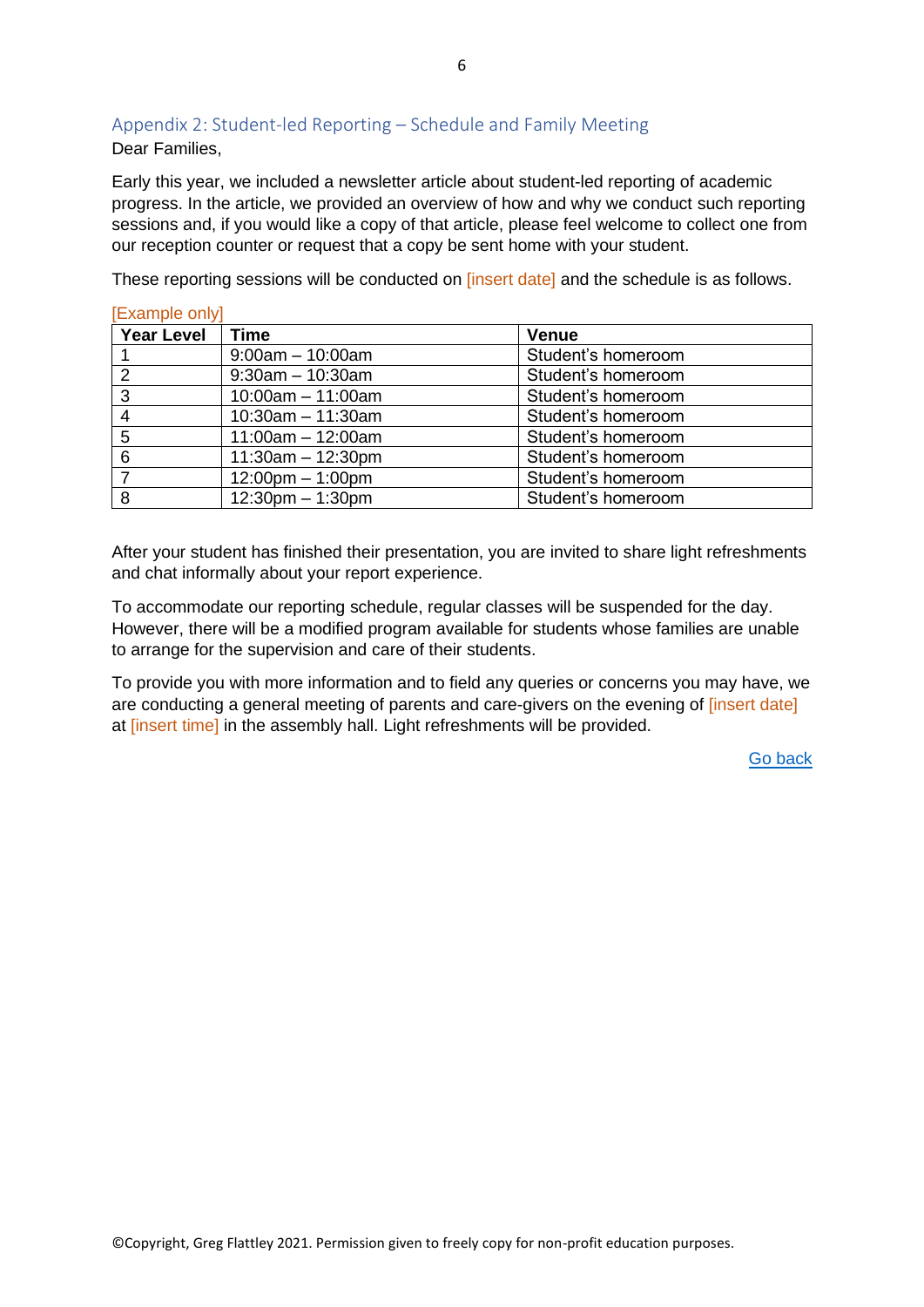### <span id="page-6-0"></span>Appendix 3: Student-led Reporting – Who does what?

Dear Families,

Last month, we included a newsletter article informing you of the times and venues for our student-led reporting sessions. If you missed that article, please feel welcome to collect a copy from our reception counter or request that a copy be sent home with your student. In the meantime, it would be wonderful if you are able to set aside [insert date] for the sessions.

When you attend your student's reporting session, you will be seated with your student at a dedicated table. Your student will then present you with key samples of the work they have done so far this year.

These samples are selected by your student, in consultation with the involved teachers, to help describe their learning journey. They will include working drafts, submitted work annotated by a teacher, any learning reflections, completed projects, units of inquiry, workbooks that show progress, reading logs and photo journals of other accomplishments.

We request that you take an active role in this reporting process and the following strategies are designed to help you do this. They will also help your student to deliver their report more comfortably and effectively. At the same time, please remember that the time allocation is 30 minutes, most of which will be taken up by your student.

- please listen carefully to your student's presentation and be an active listener, occasionally reflecting back to your student what they are telling you
- ask questions that help your student to progress with the presentation; using questions such as, "How did you do that?" "Did you work alone or in a team?" "What was your biggest challenge with that?" "Tell me about this piece of work?"
- seek clarification and depth of understanding
- be a positive and encouraging presence rather than a critical or over-challenging one, using affirmation statements such as, "I admire your persistence with this project." "I love the way you kept trying." "You obviously put a lot of time and effort into this." "You researched that really well."
- congratulate your student at the end of the presentation and tell them how you are feeling about their progress

Lastly, it is best to discuss any resulting concerns with the coordinating teacher after the reporting session, rather than with the student, so that a coordinated response can be planned together.

You will notice that the teachers will keep a very low profile during the reporting sessions and will keep any input to a minimum. However, they will also be ready to help a student if they are struggling with any part of their presentation. The homeroom teacher has already spent considerable time with the students, coaching, advising and supporting them through many rehearsals.

We look forward to meeting you on the day and hope that you enjoy the process very much.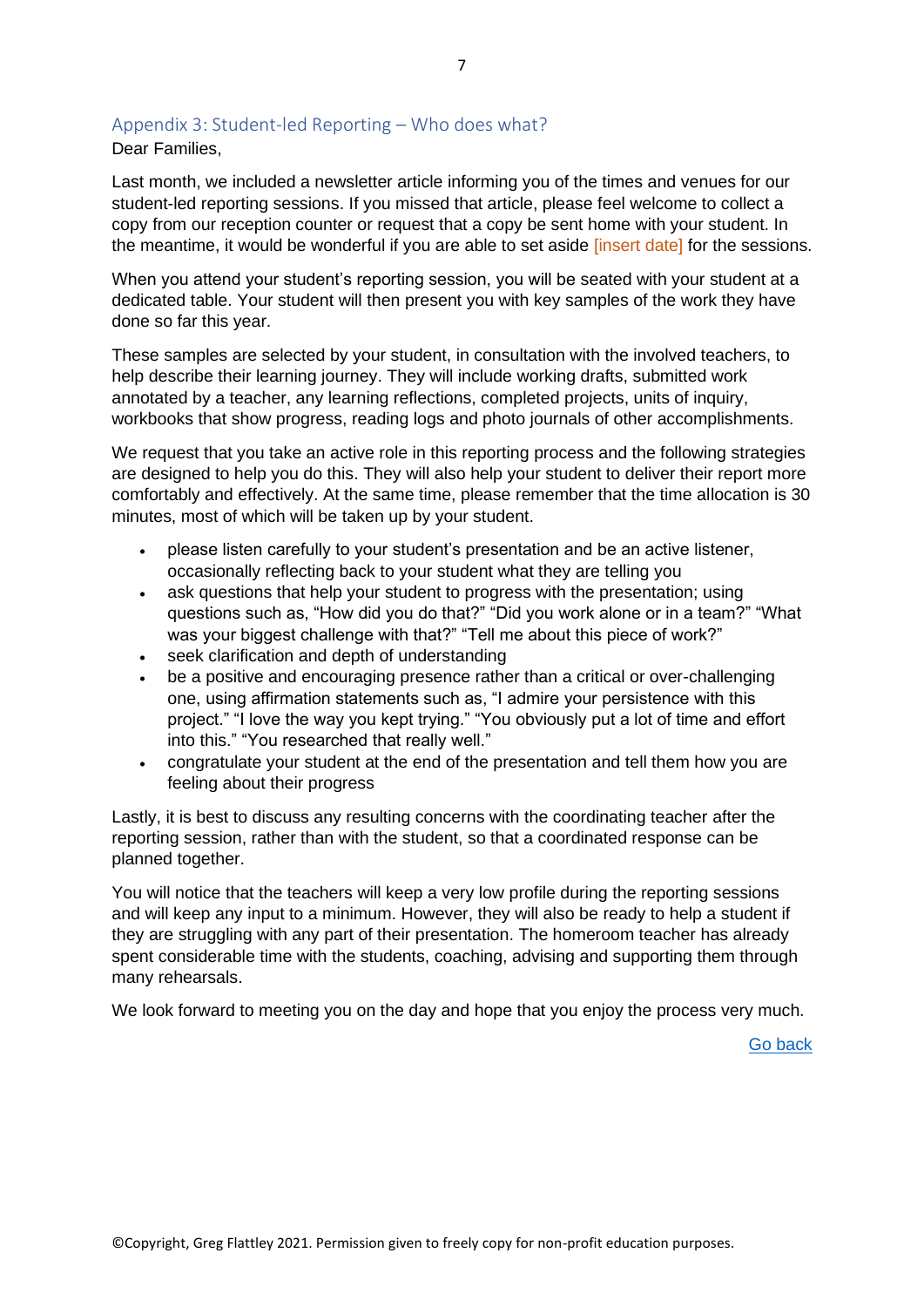## <span id="page-7-0"></span>Appendix 4: Student-led Reporting - Parent and care-giver feedback form

Dear Parent or Care-Giver,

When your student has finished their reporting session, please provide them with feedback by completing this form, together with them, and handing it to your student's homeroom teacher. The teacher will keep a copy in each student's portfolio and give your original form to your student to keep.

Many thanks.

## **Two Stars, One Wish and One Action**

Next to each of the stars below, please write one compliment to your student, congratulating them on what they did well.





Next to the 'magic wand' below, please write one wish that you have for your student's future work.

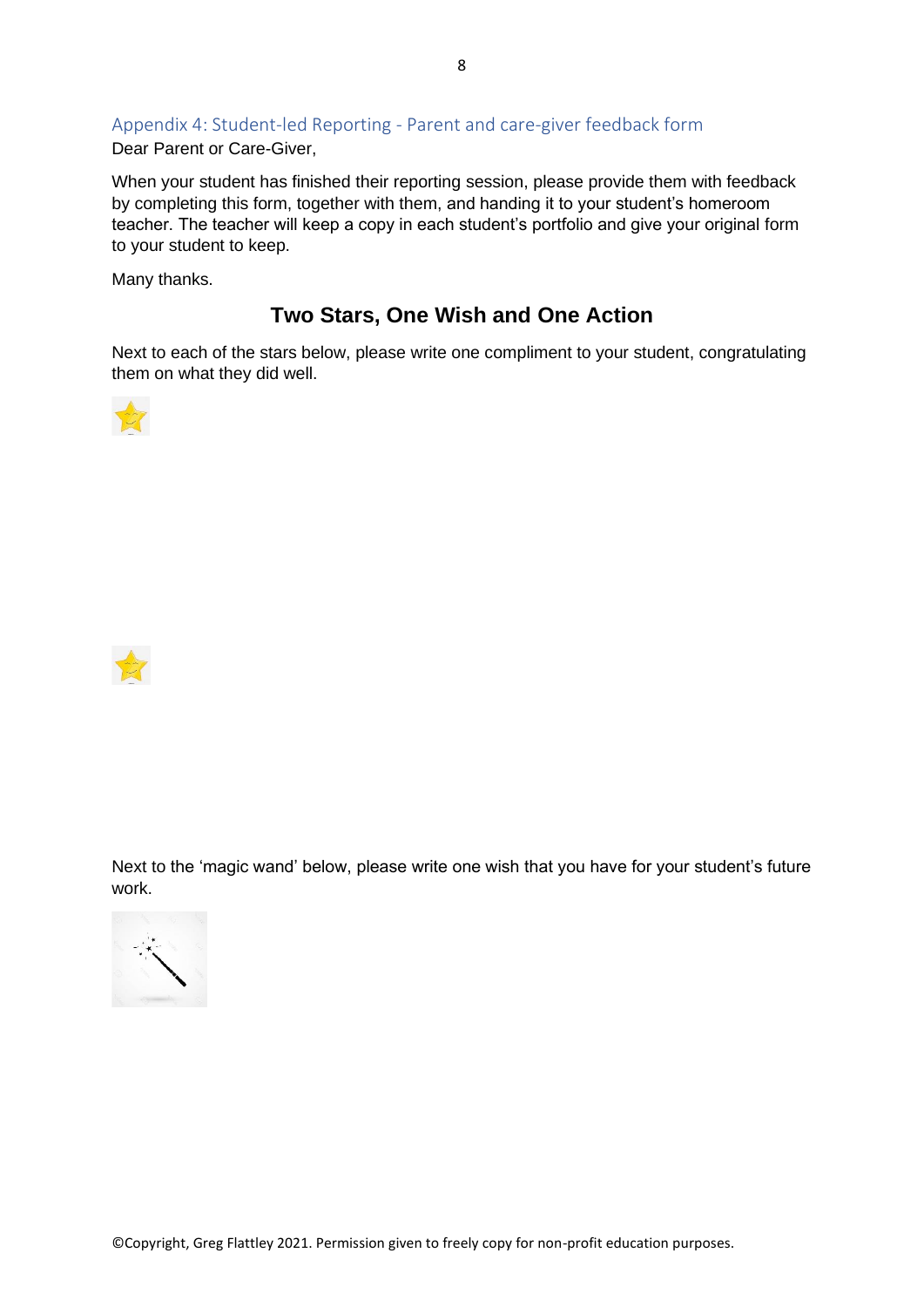Next to 'Spiderman', please write one simple follow-up action that you, as a family, will do to support your student's future progress.



| Signed: | (Parent or care-giver) | Date: |
|---------|------------------------|-------|
|         |                        |       |

Thank you for your feedback.